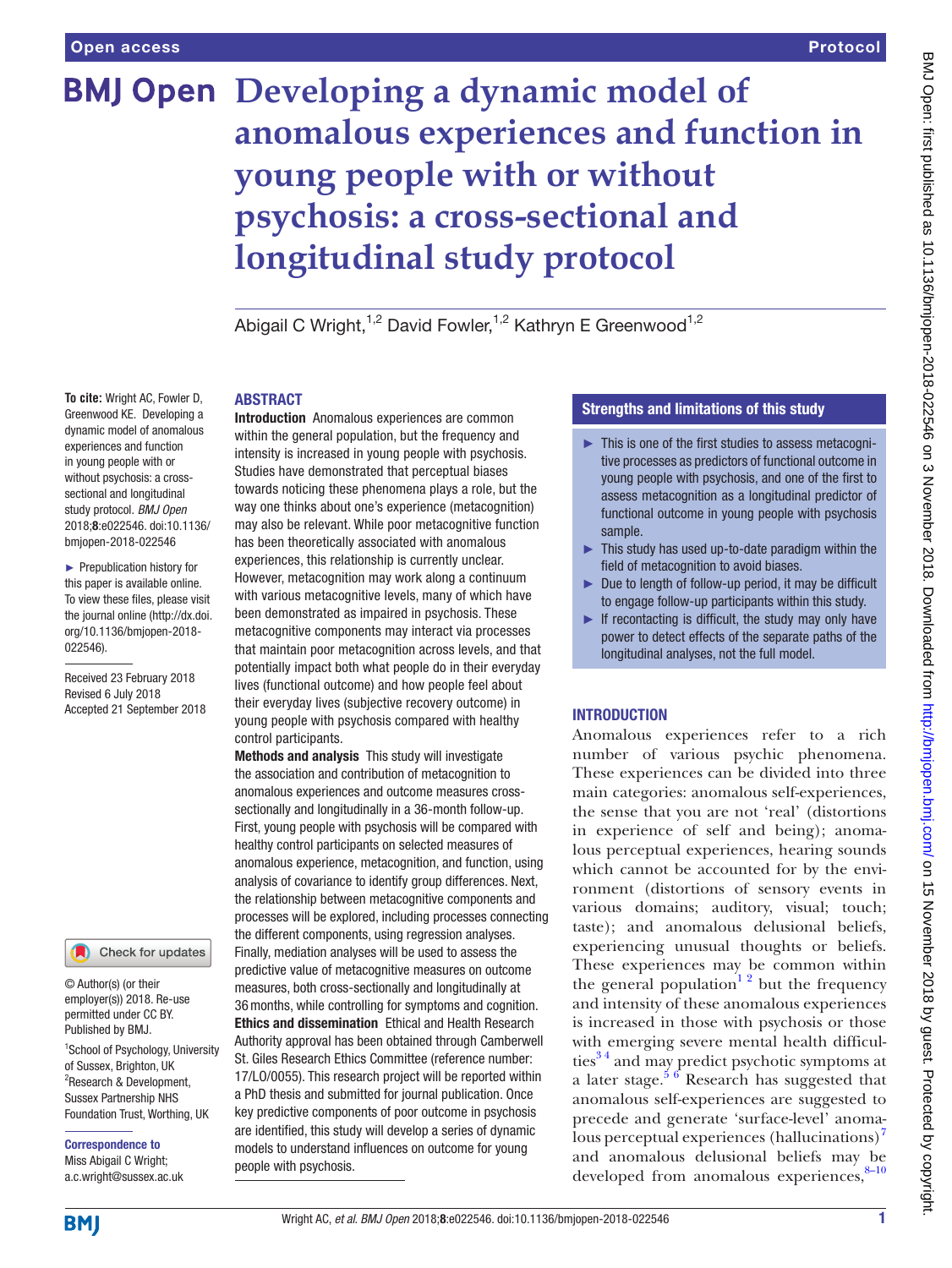suggesting a hierarchical framework between the anomalous delusional beliefs, experiences and self-experiences.

Many theories have been proposed to understand anomalous experiences, including source-monitoring deficits<sup>11</sup> and aberrant salience hypothesis.<sup>12</sup> Signal detection theory (SDT) has been the foundation to this research and studies using SDT have demonstrated that anomalous perceptual experiences are associated with perceptual signal detection biases $^{13\,14}$ ; bias towards stating that a stimulus was present when it was in fact absent. Such signal detection biases have been consistently shown within psychosis/psychosis-proneness literature<sup>15-17</sup> and suggest that top-down processes on (false) perception can lead to hallucinations or delusions.<sup>[8 18 19](#page-7-4)</sup>

Recent evidence suggests these signal detection biases are associated with metacognition in healthy students, $\frac{20}{20}$ and metacognition may therefore play a role in anomalous experiences. Metacognition is defined as 'thinking about thinking',  $^{21\,22}$  an abstract view of the object level.<sup>23</sup> Literature has demonstrated that hallucinatory experiences and delusional beliefs/ideation have been associated with metacognition (overconfidence, specifically) in both clinical and non-clinical groups. $24-26$  In particular, those with psychosis demonstrate more incorrect self-monitoring responses with higher confidence, $2728$ also present in those with a history of hallucinations, $29$ and those at high-risk groups.<sup>30</sup>

This research has not been consistent (see Gawęda *et*   $a\ell^{8}$  as some studies did not control for objective performance, crucial for metacognitive efficiency scores.<sup>31 32</sup> A recent controlled study demonstrated that individuals with first-episode psychosis (FEP) and those at risk were more likely to misattribute an imagined action for a performed action compared with healthy controls, $30$ but found no difference in misattribution of verbal or non-verbal actions, which suggests the deficit in metacognition may be across several modalities. However, metacognitive efficiency/sensitivity (measured using meta-d') is known to be modality-specific<sup>[33 34](#page-7-18)</sup> and anomalous perceptual-experiences (eg, hallucinations) can vary in modalities.<sup>35</sup> It has also been acknowledged that auditory anomalous experiences are most common in psychosis,  $3637$  all of which may suggest a modality-specific association with auditory or visual anomalous experiences and perception/metacognition. This present study will

assess the modality-specific association between perceptual bias (signal detection bias) and metacognitions with anomalous perceptual experiences in visual and auditory modalities, while controlling for objective performance (see [figure](#page-1-0) 1).

Limited research has assessed the association between anomalous self-experiences and metacognition, but it may be suggested metacognitive efficiency may also be associated with anomalous self-experiences, previously alluded to by Dokic and Martin.<sup>[38](#page-7-21)</sup> This study will empirically test the association between anomalous self-experiences and perceptual biases and metacognition. Anomalous self-experiences and anomalous delusional beliefs have not been considered to be modality-specific; therefore, these measures are hypothesised to be related to both visual and auditory perceptual signal detection biases and metacognitive ability.

Metacognition has been considered fractionated and can appear in many different forms, associated within a dynamic model. $^{23}$  3<sup>9</sup> Three levels of metacognition have been proposed: (i) metacognitive efficiency: 'knowing that you know', $40$  and this level in particular may involve unconscious knowledge to generate a 'feeling of knowing<sup> $41$ </sup> and has been shown to be modality-spe- $\text{cific},^{33}$  $\text{cific},^{33}$  $\text{cific},^{33}$  which can be assessed by within-task confidence ratings; (ii) metacognitive experience: appraisal of one's experience or performance after an activity; and (iii) metacognitive knowledge/ability: capacity to think about one's or others' experience or abilities, on which Lysaker and colleagues have grounded their work (see Lysaker *et al*). These metacognitive levels may influence each other via metacognitive processes. Nelson and Narens<sup>[23](#page-7-11)</sup> highlighted two processes: (i) metacognitive controlling processes (ie, such that knowledge is used to control, guide and correct ongoing action) $42$  and (ii) metacognitive monitoring processes (ie, monitoring of ongoing experience in order to recognise anomalies and update higher level beliefs), $^{43}$  $^{43}$  $^{43}$  which are important for accurate metacognitive functioning.

As metacognition works in a hierarchical fashion, it may be expected the poor metacognitive efficiency in psychosis, demonstrated above, can impact the next component on the continuum: metacognitive experience, via metacognitive processes. However, Gilleen *et al*[44](#page-7-26) demonstrated that metacognitive experience is on



<span id="page-1-0"></span>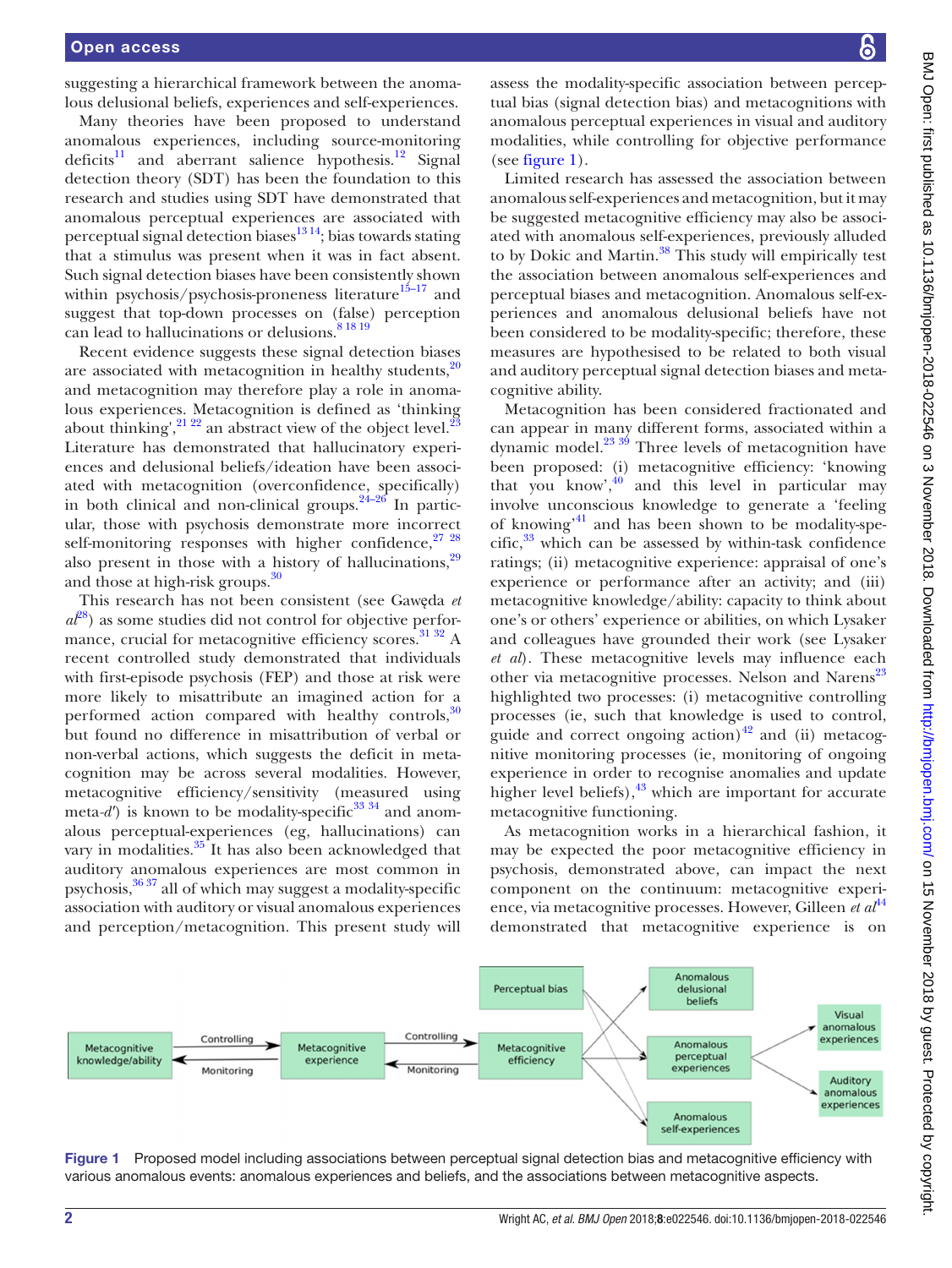<span id="page-2-0"></span>

Figure 2 Part of [figure 1](#page-1-0) model. Proposed associations between metacognitive efficiency and metacognitive experience with monitoring and controlling processes.

average intact within a group of individuals with schizophrenia, while metacognitive knowledge/ability is deficit. The dissociation between the different levels of metacognition may be the result of impaired metacognitive processes (self-reflectiveness and set-shifting), $45$  akin to various other studies.  $46-48$  Due to limited studies, it is currently unclear which metacognitive processes may be driving these metacognitive difficulties. This study aims to further understand the difficulties in metacognitive processes in young people with psychosis and matched healthy controls within two models (figures [2 and 3](#page-2-0)).

From this, we will assess which metacognitive components may impact on functional outcome: a measurable aspect of an individual's specific activities of daily living. Research suggests functional outcome is predicted by neurocognition[,49 50](#page-7-29) functional capacity (measured using real-life performance skills task),  $51-53$  negative symptoms,<sup>54</sup> which has been demonstrated to show a syner-gistic interaction with cognition to impact functioning,<sup>[55](#page-8-2)</sup> and, importantly here, metacognition. Metacognitive ability, measured using the Metacognition Assessment Interview (MAI) or MAS, $^{22.56}$  appears to play a crucial role on functional outcome, independent of cognition and symptoms.<sup>57–59</sup> In a recent study, Davies *et*  $a\ell^{60}$  $a\ell^{60}$  $a\ell^{60}$ demonstrated that metacognition partially mediates the relationship between cognition and functional capacity, and fully mediates the relationship between functional capacity and functional outcome. Limited research has assessed whether metacognitive processes are also relevant in maintaining poor functional outcome over time, independent of cognition. With this in mind, a metacognitive factor will be derived from all metacognitive variables above to explore the impact on functional outcome and capacity (see [figure](#page-3-0) 4) and a longitudinal model will also explore the relationships over time.

Functional outcome has also been associated with subjective recovery outcome (self-rated outcome reflecting sense of well-being and quality of life).  $6162$ Metacognitive capabilities were related to components of recovery beyond the effects of psychiatric symptoms, including aspects of quality of life. $63-65$  There is a complex relationship between metacognition, functional outcome and subjective recovery outcome. This study will assess these relationships to enable in-depth understanding of functional recovery.

This study aims to develop and test a series of dynamic models to understand (i) the nature of metacognitive deficits compared with healthy controls, (ii) the relationship between metacognitive components (iii) and the influences of metacognition on anomalous experiences and objective/subjective functional outcome for young people with psychosis. If these proposed models can be demonstrated empirically, this can help to understand and remediate poor outcome within psychosis.

#### Hypotheses

**Hypothesis 1**: Anomalous experiences will be associated with increased signal detection biases and poor metacognitive efficiency, and this relationship will be domain-specific.

**Hypothesis 2**: Metacognitive control processes will significantly predict metacognitive knowledge/ability and metacognitive monitoring processes will significantly predict metacognitive experience. Metacognitive control processes will significantly predict metacognitive experience and metacognitive monitoring processes will significantly predict metacognitive efficiency.

**Hypothesis 3**: Metacognitive variables (metacognitive knowledge/ability, metacognitive processes and metacognitive experience) will significantly predict outcome measures (functional capacity, functional outcome and subjective recovery outcome) in young people with and without psychosis, even after controlling for anomalous experiences, symptoms and IQ.

**Hypothesis 4**: Metacognitive variables (metacognitive knowledge/ability, metacognitive knowledge processes and metacognitive experience) will significantly predict outcome measures (functional capacity and functional outcome) at 36-month longitudinal follow-up of participants in young people with psychosis, even after controlling for symptoms and IQ.



Figure 3 Part of [figure 1](#page-1-0) model. Proposed associations between metacognitive experience and metacognitive knowledge with monitoring and controlling processes.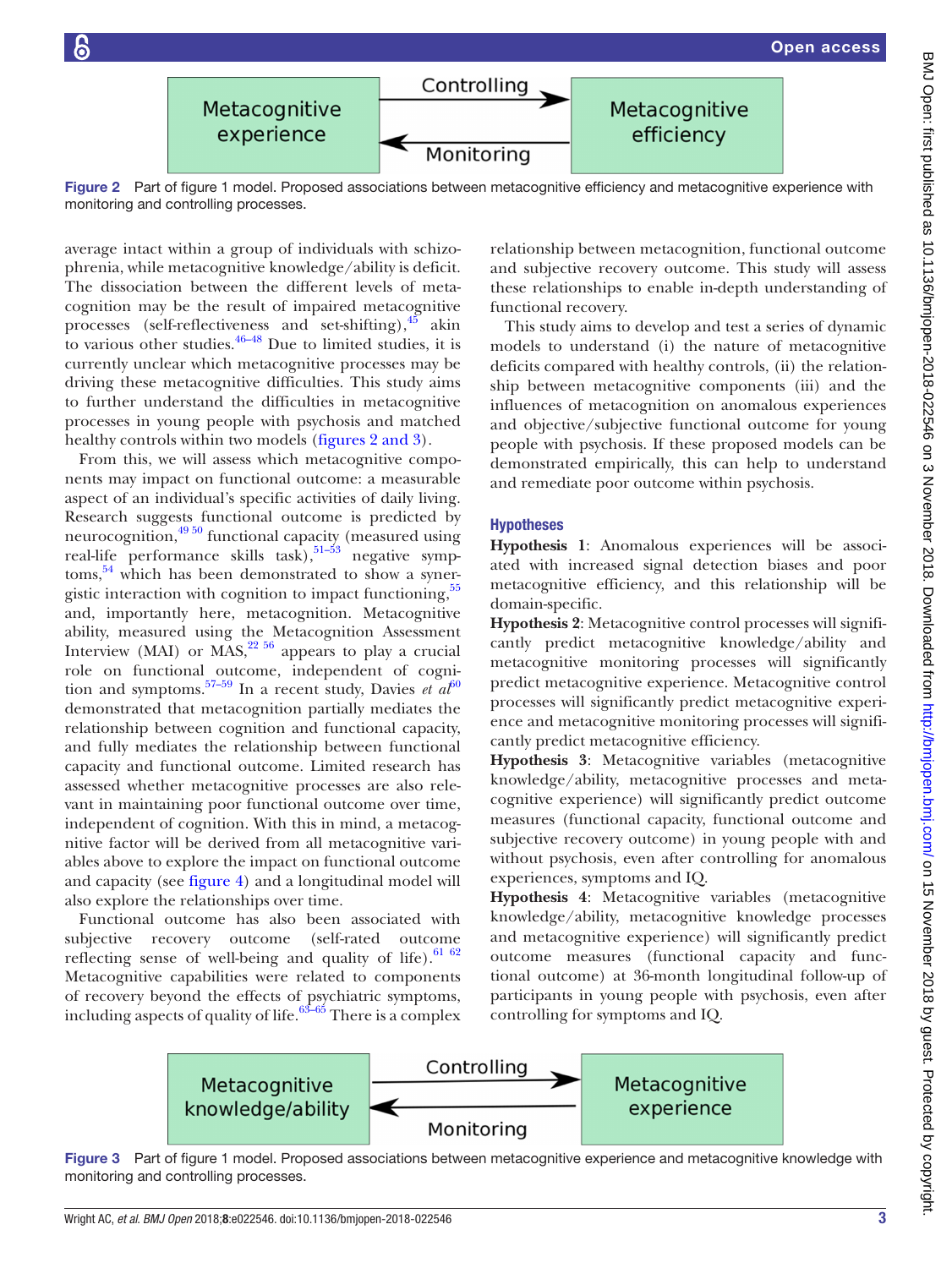

<span id="page-3-0"></span>Figure 4 Proposed model for cross-sectional and longitudinal analyses including indirect effects from symptoms and neurocognition to metacognition and functional capacity to functional and subjective outcome.

#### **METHODS Design**

This is a cross-sectional and longitudinal study. This cross-sectional aspect will explore (i) deficits in metacognition between young people with psychosis and healthy controls; (ii) interrelations between different metacognitive components and processes across the whole sample and (iii) the contribution of specific novel metacognitive variables to anomalous experiences and outcomes and (iv) a longitudinal aspect will identify whether metacognition predicts experiences and outcomes at 36month follow-up period (psychosis sample only).

# **Participants**

Seventy-three young people with psychosis will be recruited. This sample will be made up of a convenience sample from first episode services and the remaining individuals will be those re-recruited from a previous FEP sample (previous n=80), to take part in the main cross-sectional study and longitudinal follow-up aspect. Participants from the previous FEP study have baseline data on metacognition, functional capacity, functional outcome, symptoms and cognition. $60$  These data will form the baseline data for the longitudinal analysis. All participants with psychosis will be 18–40 years of age, able to read and communicate in English and receive treatment for psychosis with a UK Early Intervention in Psychosis service at first assessment. Participants with organic causes for psychosis or those with a diagnosis of substance use disorder will be excluded.

Seventy-three healthy control participants will be recruited as a comparison group. These participants will be 18–40 years of age, able to read and communicate in English and matched on age, gender and education

with the psychosis sample. Participants will be recruited through advertisement within the local community, for example, in libraries, cafes and on social media. Participants with current mental health problems or history of psychosis will be excluded following screening questions: (i) Are you currently experiencing any mental health difficulties? (ii) Are you on any psychotropic medication/ substances? (iii) Have you been in contact with psychological or psychiatric services for psychological problems? (iv) Has anyone in your immediate family experienced an episode of psychosis? For example, parents, siblings. If healthy control answered yes to any of the questions, these participants were deemed ineligible to take part in the study.

Any participant with hearing or sight problems which cannot be will be excluded. Data collection will be undertaken within a National Health Service (NHS) building or community setting between 10th March 2017 and 4 May 2018. The end date of the study is 18th September 2018.

# Patient and public involvement

Patient and public involvement is primarily via the Psychosis Interest Group run by the Service User and Carer Involvement Coordinator at the Sussex Partnership NHS Foundation Trust Research and Development department, and service users within the Psychosis Theme Group (PTG). The first author met with the PTG to consult on the development of this project, including the design, method and procedure of the project. The lived experience group have viewed all the measures, including the two main computer tasks (visual and auditory tasks), and provided extensive feedback which has been incorporated into this project. Study participants who consent to receiving the study results will receive these by post/email. The first author and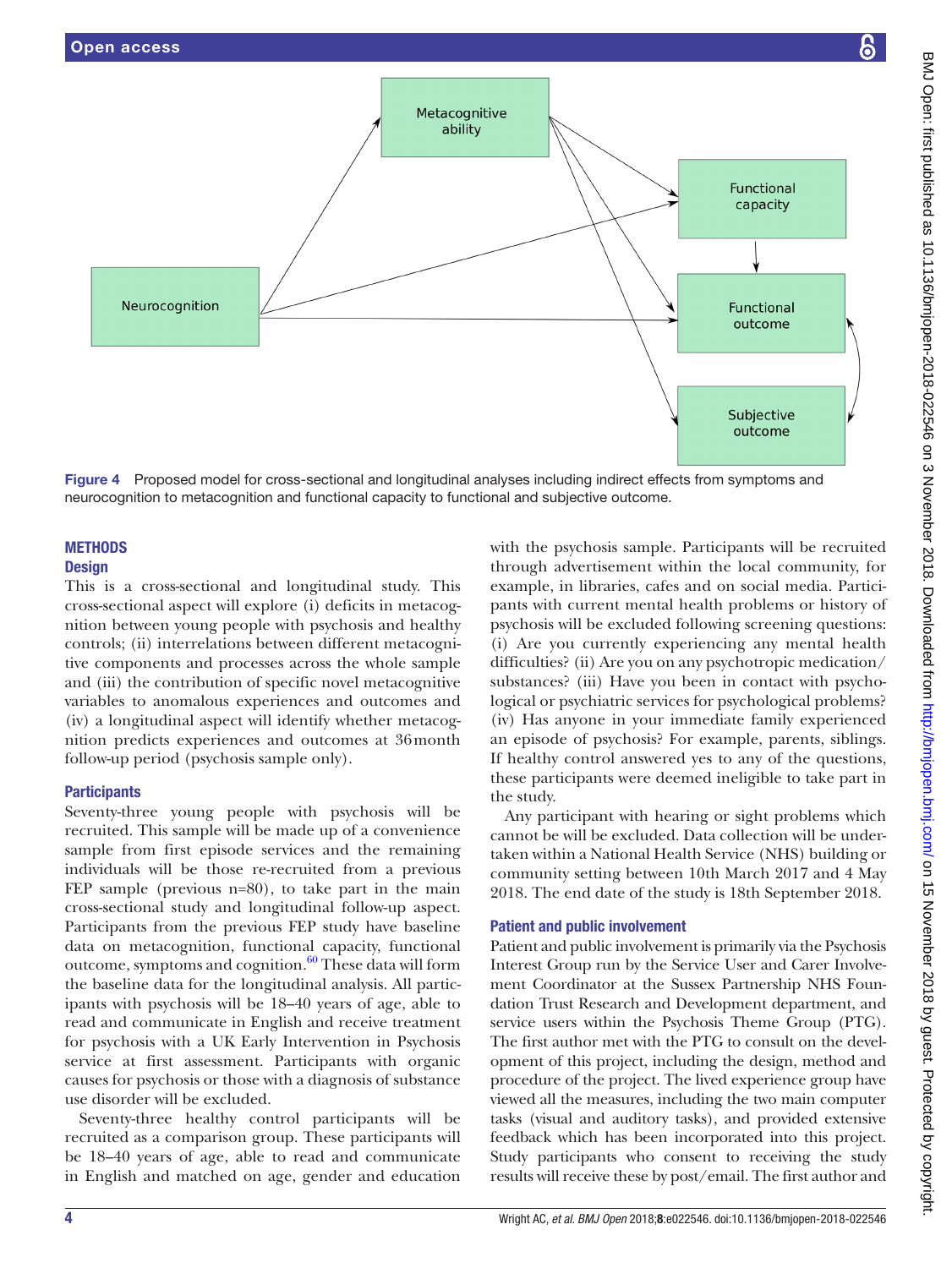the PTG will continue to meet to consult on recruitment procedures, and on the plans for dissemination to service user groups following data analysis.

#### Cross-sectional measures

#### Anomalous experience measures

*Anomalous perceptual experiences: Multimodal Unusual Sensory Experiences Questionnaire*. [35](#page-7-19) This measures anomalous perceptual/sensory experiences with six subscales. Both the full scale and subscales have been demonstrated as possessing good reliability (auditory r=0.72, visual r=0.72), good validity between clinical and non-clinical group (Cohen's d=0.96) and significance with all other anomalous experience scale, and internal consistency (auditory  $\alpha$ =0.82, visual  $\alpha$ =0.88). The auditory and visual subscales will be used for this study which each provide a combined score for presence and frequency of anomalous experiences.

*Anomalous self-experiences*: *Cambridge depersonalisation scale (trait and state versions)*. [66](#page-8-7) The trait version includes 29 items measuring frequency (never to all the time) and duration (few seconds to more than a week) of anomalous self-experiences over the last six months. It demonstrates high internal consistency (>0.6), good validity with other scales (r=0.8) and good reliability ( $\alpha$ =0.89),<sup>66</sup> and is useful for assessing depersonalisation in a schizophrenia group.<sup>[67](#page-8-8)</sup> The state version includes 22 items measuring anomalous self-experiences within-the-moment on a scale of intensity from 0 to 100. Subscales of the Cambridge Depersonalisation Scale (CDS) are 'alienation from surroundings', 'anomalous subjective recall', 'emotional numbing' and 'anomalous body experience'.

*Anomalous delusional beliefs*: *Schizotypal Symptom Inventory*. [68](#page-8-9) This measure assesses residual psychotic symptoms, providing a total score with separate subscales for paranoia, anomalous experience and social anxiety.[69](#page-8-10) This present study will use the paranoia subscale as a measure of anomalous delusional beliefs and the anomalous experience subscale as a measure of anomalous perceptual experiences, to confirm Multi-Modality Unusual Sensory Experiences Questionnaire data assessing anomalous perceptual experiences. This scale demonstrates high internal consistency (non-clinical sample  $\alpha$ =0.87 and clinical sample  $\alpha$ =0.92), good validity with other scales (Positive and Negative Syndrome Scale (PANSS) with total r=0.59and paranoia r=0.6) and good test–retest reliability (0.85 for total and 0.6–0.84 for subscales).

## **Metacognition** *Metacognitive efficiency*

This encompasses separate computer-based visual and auditory detection task. The critical task in both paradigms is to make two forced-choice binary judgments of whether a visual or auditory stimulus (dot or tone) was present or absent (first judgment) within a noisy picture or presentation of white noise, and whether this was associated with high confidence or low confidence in the first judgment (second judgment).

The first judgment can be used to calculate a score for signal detection perceptual sensitivity and perceptual signal detection bias. *Perceptual sensitivity* (*d′*): the ability to correct report whether the stimulus (dot/ tone) was either present or absent. SDT posits that detection-making involves depicting whether certain waveforms called signals may or may not be embedded within background 'noise', using internal responses. $70$ *Perceptual bias* (*B*) is the tendency to report one decision over the other, for example, stating the stimuli was present when it was in fact absent. The internal responses from perceptual sensitivity score are then compared with a decision criterion (c) so all evidence above criteria elicit a response of 'present' compared with below the criteria elicits the response of 'absent'.<sup>[71](#page-8-12)</sup> The perceptual sensitivity score and the decision criterion can be fitted to an empirical receiver operating characteristic curve, enabling us to assess perceptual biases in responses, for example, whether someone was more or less likely to report stimuli as being present based on a lower/higher decision criterion.

The second judgment can be used to calculate a score for metacognitive sensitivity and metacognitive efficiency. *Metacognitive sensitivity* (meta-*d′*) is the ability to discriminate between correct and incorrect judgements. Alike to the SDT above, metacognitive sensitivity is based on assessment of sensitivity (how well confidence ratings discriminate correct from incorrect trials) and response bias (overall propensity for reporting high confidence). However, this score from the second judgment must take into account first judgement performance.[72](#page-8-13) Meta-*d′* indicates the *d′* that would have been predicted to result in the confidence rating assuming the SDT. Optimal metacognitive sensitivity is when perceptual sensitivity score is matched. Meta-*d′* greater or less than *d′* indicates metacognition is better or worse than *d′*. [34](#page-7-31) *Metacognitive efficiency* is one's ability to discriminate between one's own correct or incorrect perceptual decision, while taking into account objective performance.<sup>32</sup> This is calculated as meta-*d′*/*d′*. Metacognitive efficiency (meta-*d′*/*d′*) was chosen as a more robust form of perceptual metacognition, over metacognitive sensitivity (meta*-d′*) which was previously used by researchers.<sup>[73](#page-8-14)</sup>

Performance on the first judgemnt will be held constant throughout the task and across participants (using a 1-up-2-down staircase procedure) to ensure that metacognitive sensitivity/efficiency is measured independent of task performance and produces valid scores.

Studies including signal detection tasks typically involve a large number of trials (~400), to avoid statistical bias and large variance in scores.<sup>74</sup> However, following a pilot study, we reduced the trials to 200, while maintaining reliable data. To ensure the feasibility of conducting this study within a clinical population, who may present difficulty with attention and concentration, $^{75}$  the two computer tasks have been developed from a pilot study within a healthy student population.<sup>[76](#page-8-17)</sup>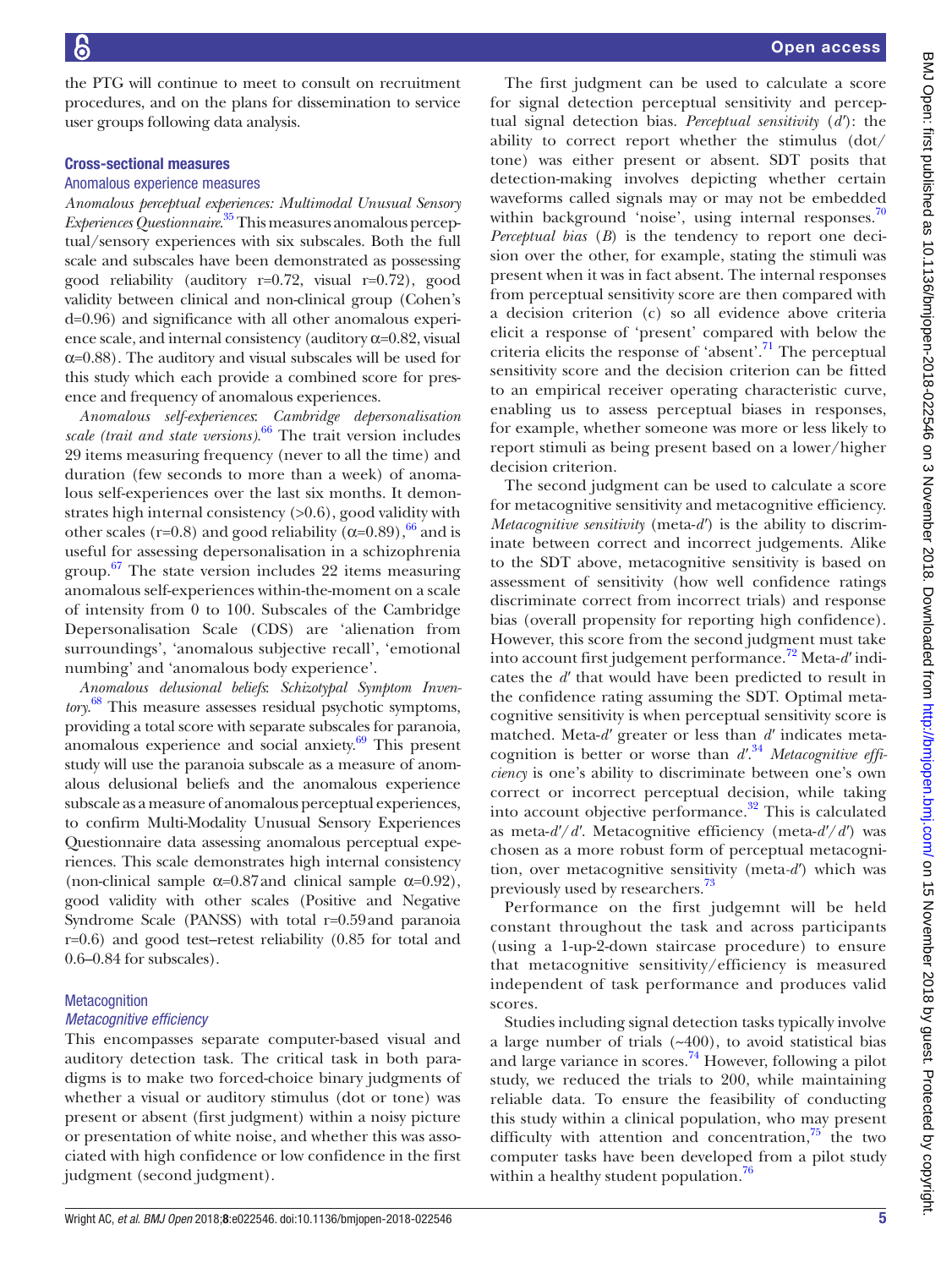#### Open access

Alongside this, participants will be asked to prospectively and retrospectively rate their performance on the detection tasks. These ratings will be used to assess metacognitive knowledge and metacognitive experience.

*Metacognitive knowledge*: The prospective rating ('How well do you think you will perform overall? For instance, if you think you will get it right every time, select 100 (all correct). If you think you will be correct none of the time, select 0 (none correct). You can select any value in between 0 and 100 to indicate what percentage you think you will correctly identify') will assess task-related metacognitive knowledge.

*Metacognitive experience*: The retrospective rating ('How well do you think you performed overall on the task? For instance, if you think you were right every time, select 100 (all correct). If you think you were correct none of the time, select 0 (none correct). You can select any value in between 0 and 100 to indicate what percentage you think you correctly identified') will assess task-related metacognitive experience.

#### *Metacognitive ability*

This will be assessed using the Metacognitive Assessment Interview<sup>[56](#page-8-18)</sup> to measure metacognitive ability/knowledge. This measure assesses the ability to understand 'the self' and 'the other'; termed as one multidimensional construct as 'metacognition'. This measure has demonstrated good inter-rater reliability and internal consistency  $(\alpha=0.90)$ for total metacognition), factorial validity and reliability  $(r=0.62-0.90).$ <sup>56</sup>

#### *Metacognitive processes (monitoring and control)*

Monitoring processes will be assessed using self-reflectivity subscale of Cognitive insight scale.<sup>77</sup> This measure possesses good internal consistency  $(\alpha=0.68)$ , convergent validity (with SUMD-A delusions,  $r=-0.67$ )<sup>77</sup> and test−retest reliability (r=0.90)[.78](#page-8-20) Studies have demonstrated this measure is appropriate to assess metacognitive monitoring.[45 79](#page-7-27) Control processes will be assessed via set-shifting using trail-making task $80^{\circ}$  part B-A. This measure possesses good internal consistency (TMT-A  $\alpha$ =0.39, TMT-B  $\alpha$ =0.71), convergent validity (with Task Switching Paradigm  $r=0.32$ )<sup>[81](#page-8-22)</sup> and good reliability of other forms of TMT ( $r=0.78$ ).<sup>[82](#page-8-23)</sup> This measure is appropriate to assess metacognitive control processes.[45](#page-7-27)

#### Functional outcome

*Functional outcome*: Time Use Survey (adapted from Short $^{83}$ ) provides a retrospectively rated objective measure for hours spent engaging in structured activity per week.<sup>[84](#page-8-25)</sup> This measure has been used within an FEP sample to assess functioning. $85\frac{86}{10}$  This measure has good reliability (inter-rater reliability at  $0.99$ ),  $85$  coder reliability (89% accuracy),  $87$  good validity as differences in time use have been demonstrated between different stages of psychosis, representing social recovery in psychosis,<sup>[85](#page-8-26)</sup> validity as TUS is comparable to studies using functioning measures.<sup>[69](#page-8-10)</sup>

BMJ Open: first published as 10.1136/bmijopen-2018-022546 on 3 November 2018. Downloaded from http://bmjopen.bmj.com/ on 15 November 2018 by guest. Protected by copyright BMJ Open: first published as 10.1136/bmjopen-2018-022546 on 3 November 2018. Downloaded from <http://bmjopen.bmj.com/> GMJ On 15 November 2018 by guest. Protected by copyright.

*Functional capacity*: The UCSD Performance-Based Skills Assessment<sup>53</sup> provides a total score for real-life performance skills based on simulated tasks. It was adapted to be applicable for UK participants. This measure demonstrates high internal consistency  $(\alpha=0.88)$ , good validity with other scales (Direct Assessment of Functional Status (DAFS) r=0.86) and good test–retest reliability (r=0.91).<sup>[88](#page-8-29)</sup>

*Subjective recovery outcome*: The Questionnaire of Process of Recovery<sup>[89](#page-8-30)</sup> provides a score for an individual's subjective functioning (psychosis participants only). This scale has two subscales: intrapersonal items related to hope, empowerment, confidence and interpersonal related to connectedness with others, others help/care, reliance. This possesses good internal consistency (intrapersonal subscale,  $\alpha=0.94$ , interpersonal subscale,  $\alpha=0.77$ ), construct validity (General Health Questionnaire (GHQ) total score: intra, r=–0.83inter, r=0.52) and reliability  $(intra, r=0.87, inter, r=0.77).$ <sup>[89](#page-8-30)</sup>

#### **Covariates**

*Symptom severity*: This assesses symptoms of psychosis using  $PANSS<sup>90</sup>$  (clinical participants only), which is the mostly widely used standardised instrument for assessing symptom severity in schizophrenia.<sup>91</sup> This measure has demonstrated good reliability and validity, and appropriate inverse correlations between positive and negative subscales.<sup>92</sup> This measure has good internal consistency (agreement for PANSS items r=0.69–0.94), construct validity (between PANSS and Andreasen rating system, r=0.77) and reliability (inter-rater correlations for PANSS scales ranged from 0.83 to  $0.87$ ).  $92$ 

*Cognitive ability: This includes verbal IQ:* Vocabulary task<sup>93</sup> is a measure of an individual's verbal knowledge and fund of information. This measure as good internal consistency (correlation with other cognitive measures range  $r=0.54-0.79$ , construct validity (with WASI-III,  $r=0.88$ ) and reliability  $(0.90-0.89)$  and test–retest  $(0.88)^{93}$  $(0.88)^{93}$  $(0.88)^{93}$ ; and performance IQ: Matrix reasoning task $93$  is a measure of individual's ability to mentally manipulate abstract symbols and perceive the relationship among them. This measure as good internal consistency (correlation with other cognitive measures range r=0.59–0.63), construct validity (with WASI-III, r=0.66) and reliability (0.88–0.96) and test–retest  $(0.76).^{93}$ 

#### Longitudinal measures

For participants who have baseline data, this comprises of the following measures outlined above: metacognitive knowledge/ability and metacognitive monitoring processes; functional outcome and functional capacity; and all covariates.

# Analysis

# Sample size

Two sample size estimates have been combined to ensure the analyses have sufficient power to detect effects.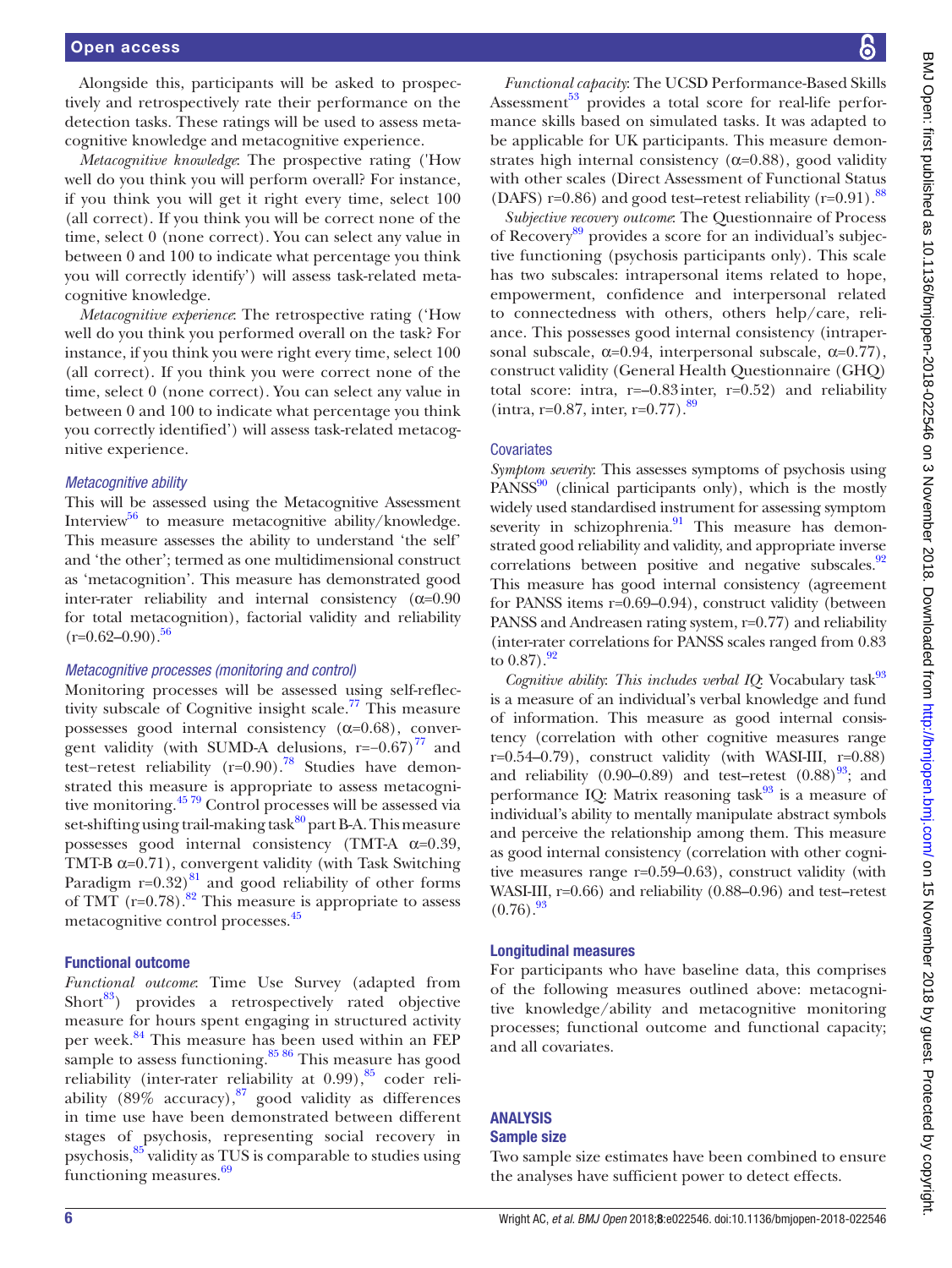First, sample size to detect differences between individuals with psychosis and healthy control participants on metacognitive efficiency. Using G power with 0.8 power, 0.57 effect size based on a previous metacognitive efficiency task in psychosis $94$  and 0.05 alpha, the proposed total sample size is 28 (14 per group). Second, a regression analysis to assess the predictive value of metacognitive knowledge/ability, processes and experience on outcome measures (controlling for symptoms and IQ) will be conducted. G power estimation was used for a power calculation based on a power of 0.80, effect size of  $0.313^{60}$  and alpha of 0.05. This suggested for six predictors a total of 55 participants are required.

In terms of the mediation analysis, power estimation was calculated using the Monte Carlo method to estimate power for complex mediation models (see Thoemmes *et*  $a\ell^{95}$  $a\ell^{95}$  $a\ell^{95}$ *)*. Using fixed parameters from Davies *et*  $a f^{60}$  and power at 0.8, this suggested a total sample size of 146 participants to detect mediation effects, outlined in the above model.

In terms of the longitudinal analysis, as many of the original sample (N=80) as possible will be followed up to maximise statistical power.

#### Planned data analysis

Data will be double entered and checked for accuracy, and checked for outliers.

Missing data will be considered as 'Missing At Random' (MAR), which means the missing variables are related to additional observed variables within the data, but values of missing data itself. Missing data will be treated according to best practice. $96$  Principled missing data methods will be used which combine available information from the observed data to estimate the population parameters and/or the missing data mechanism. $97$  Full Information Maximum Likelihood (FIML) involves using all the observed data and creating values for missing data using maximum likelihood estimations. This works well provided that the model for the complete data is realistic. $98$  FIML will be used within this study which is considered most appropriate for MAR data and for mediation analyses. $99$  Quantitative data (including demographic information) will be reported using descriptive statistics, for example, means and SD.

Data will be analysed using SPSS and Mplus software. Group differences of all metacognitive measures and perceptual signal detection biases between young people with psychosis and healthy controls will be assessed, controlling for age and IQ. Linear regression analyses will be used to assess how metacognition (and perceptual signal detection biases) predicts anomalous experiences. Cross-sectional and longitudinal predictive analyses will be conducted, including regression analyses which will assess whether metacognitive components—knowledge/ability, experience and efficiency—are predicted by metacognitive processes. A mediation analysis will be used to check whether functional capacity, functional outcome and subjective recovery outcomes are predicted

by metacognition and metacognitive processes, while controlling for anomalous experiences, symptoms and cognition. These analyses will include bootstrapped bias-corrected CI.

#### **DISCUSSION**

Our assumption is that metacognitive variables predict, and maintain, anomalous events, poor objective and subjective recovery outcome in young people with and without psychosis. Particularly in young people with psychosis, metacognitive deficits may predict long-term functional outcome.

The study results will be an important addition to the literature and for clinicians for four main reasons: (i) this study tests a proposed model from previous literature which may help understand poor functional outcome in psychosis, (ii) from this novel intervention studies can be developed to tackle the potential metacognitive deficits in psychosis which predict this poor functional outcome, (iii) this is one of the first studies to assess metacognition as a longitudinal predictor of functional outcome in young people with psychosis sample, and finally, (iv) our studies use up-to-date paradigms within the field of metacognition to avoid biases.

#### Limitations

A foreseeable limitation is that the FEP sample will comprise both a previous FEP sample and new participants who are currently engaged in early intervention services (EIS) in Sussex. Therefore, individuals will be at various stages of their recovery and support from the EIS which adds variation in terms of symptoms and recovery. With this in mind, symptoms will be controlled in the main analysis. However, this will enable exploration of factors which predict this variation. Due to length of follow-up period, another limitation may be the difficulty in re-recruiting these participants into the study. If recontacting is difficult, the model may not have full power. If so, the individual paths of the model in the longitudinal analyses will be explored.

#### Ethics and dissemination

This study has been reviewed and approved by Camberwell St. Giles Research Ethics Committee (reference number: 17/LO/0055). The data will be stored securely in accordance with usual NHS procedures and data will be governed by the sponsor: University of Sussex. This research project will be reported within a PhD thesis, and will be written up for publication in scientific journals.

Acknowledgements The authors thank Dr Samuel Berens who assisted in the design and coding of the Matlab tasks. They thank the Patient and Public Involvement forum, Psychosis Theme Group (PTG), who reviewed and commented on the project, in order to provide a lived experience perspective. The Sussex Psychosis Research Interest Group and Sackler Centre for Consciousness Science have also reviewed the original protocol.

Contributors ACW designed the study, supervised by KG and DF.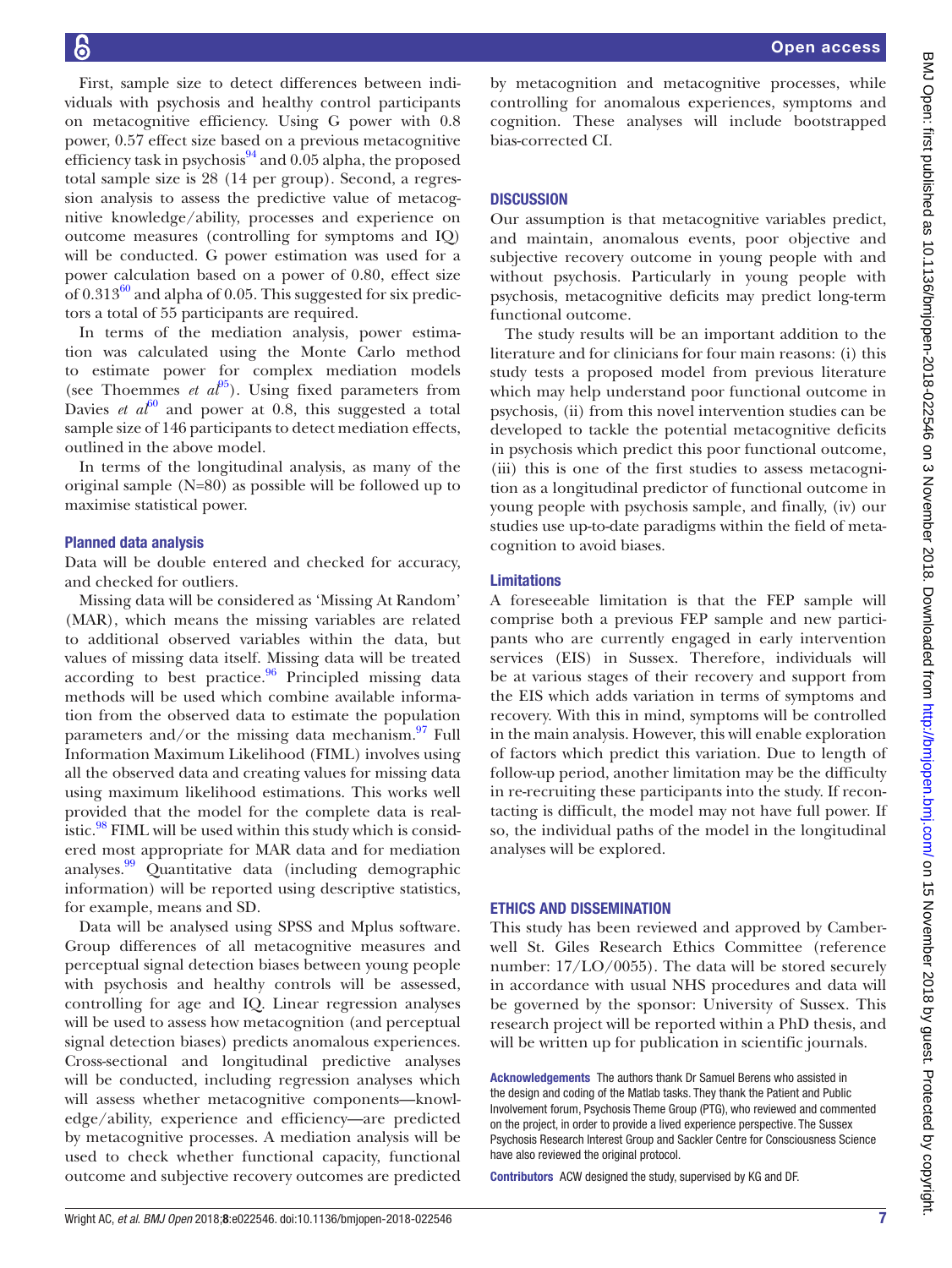Funding This work was supported by Sussex Partnership NHS Foundation Trust and Economic Social Research Council, through a PhD studentship awarded to the first author (Reference: ES/J500173/1).

Competing interests None declared.

Patient consent Not required.

Ethics approval Camberwell St. Giles Research Ethics Committee Committee (reference number: 17/LO/0055).

Provenance and peer review Not commissioned; externally peer reviewed.

Open access This is an open access article distributed in accordance with the Creative Commons Attribution 4.0 Unported (CC BY 4.0) license, which permits others to copy, redistribute, remix, transform and build upon this work for any purpose, provided the original work is properly cited, a link to the licence is given. and indication of whether changes were made. See: [https://creativecommons.org/](https://creativecommons.org/licenses/by/4.0/) [licenses/by/4.0/.](https://creativecommons.org/licenses/by/4.0/)

#### **REFERENCES**

- <span id="page-7-0"></span>1. Bell V, Halligan PW, Ellis HD. The Cardiff Anomalous Perceptions Scale (CAPS): a new validated measure of anomalous perceptual experience. *[Schizophr Bull](http://dx.doi.org/10.1093/schbul/sbj014)* 2006;32:366–77.
- 2. Kelleher I, Connor D, Clarke MC, *et al*. Prevalence of psychotic symptoms in childhood and adolescence: a systematic review and meta-analysis of population-based studies. *[Psychol Med](http://dx.doi.org/10.1017/S0033291711002960)* 2012;42:1857–63.
- <span id="page-7-1"></span>3. Brett CM, Johns LC, Peters EP, *et al*. The role of metacognitive beliefs in determining the impact of anomalous experiences: a comparison of help-seeking and non-help-seeking groups of people experiencing psychotic-like anomalies. *[Psychol Med](http://dx.doi.org/10.1017/S0033291708004650)* 2009;39:939–50.
- 4. Reininghaus U, Kempton MJ, Valmaggia L, *et al*. Stress sensitivity, aberrant salience, and threat anticipation in early psychosis: an experience sampling study. *[Schizophr Bull](http://dx.doi.org/10.1093/schbul/sbv190)* 2016;42:712–22.
- <span id="page-7-2"></span>5. Yung AR, Phillips LJ, Yuen HP, *et al*. Risk factors for psychosis in an ultra high-risk group: psychopathology and clinical features. *[Schizophr Res](http://dx.doi.org/10.1016/S0920-9964(03)00192-0)* 2004;67:131–42.
- 6. Yung AR, Phillips LJ, Yuen HP, *et al*. Psychosis prediction: 12-month follow up of a high-risk ("prodromal") group. *[Schizophr Res](http://dx.doi.org/10.1016/S0920-9964(02)00167-6)* 2003;60:21–32.
- <span id="page-7-3"></span>7. Nelson B, Parnas J, Sass LA. Disturbance of minimal self (ipseity) in schizophrenia: clarification and current status. *[Schizophr Bull](http://dx.doi.org/10.1093/schbul/sbu034)* 2014;40:479–82.
- <span id="page-7-4"></span>8. Fletcher PC, Frith CD. Perceiving is believing: a Bayesian approach to explaining the positive symptoms of schizophrenia. *[Nat Rev](http://dx.doi.org/10.1038/nrn2536)  [Neurosci](http://dx.doi.org/10.1038/nrn2536)* 2009;10:48–58.
- 9. Garety PA, Kuipers E, Fowler D, *et al*. A cognitive model of the positive symptoms of psychosis. *[Psychol Med](http://dx.doi.org/10.1017/S0033291701003312)* 2001;31:189–95.
- 10. Freeman D, Garety PA, Kuipers E, *et al*. A cognitive model of persecutory delusions. *[Br J Clin Psychol](http://dx.doi.org/10.1348/014466502760387461)* 2002;41:331–47.
- <span id="page-7-5"></span>11. Nelson B, Whitford TJ, Lavoie S, *et al*. What are the neurocognitive correlates of basic self-disturbance in schizophrenia?: Integrating phenomenology and neurocognition. Part 1 (Source monitoring deficits). *[Schizophr Res](http://dx.doi.org/10.1016/j.schres.2013.06.022)* 2014;152:12–19.
- <span id="page-7-6"></span>12. Nelson B, Whitford TJ, Lavoie S, *et al*. What are the neurocognitive correlates of basic self-disturbance in schizophrenia? Integrating phenomenology and neurocognition: Part 2 (aberrant salience). *[Schizophr Res](http://dx.doi.org/10.1016/j.schres.2013.06.033)* 2014;152:20–7.
- <span id="page-7-7"></span>13. Bentall RP, Slade PD. Reality testing and auditory hallucinations: a signal detection analysis. *[Br J Clin Psychol](http://dx.doi.org/10.1111/j.2044-8260.1985.tb01331.x)* 1985;24:159–69.
- 14. Pajani A, Kok P, Kouider S, *et al*. Spontaneous activity patterns in primary visual cortex predispose to visual hallucinations. *[J Neurosci](http://dx.doi.org/10.1523/JNEUROSCI.1520-15.2015)* 2015;35:12947–53.
- <span id="page-7-8"></span>15. Davies DJ, Teufel C, Fletcher PC. Anomalous perceptions and beliefs are associated with shifts toward different types of prior knowledge in perceptual inference. *[Schizophr Bull](http://dx.doi.org/10.1093/schbul/sbx177)* 2017;9.
- 16. Mussgay L, Hertwig R. Signal detection indices in schizophrenics on a visual, auditory, and bimodal Continuous Performance Test. *[Schizophr Res](http://dx.doi.org/10.1016/0920-9964(90)90014-X)* 1990;3:303–10.
- 17. Teufel C, Subramaniam N, Dobler V, *et al*. Shift toward prior knowledge confers a perceptual advantage in early psychosis and psychosis-prone healthy individuals. *[Proceedings of the National](http://dx.doi.org/10.1073/pnas.1503916112)  [Academy of Sciences](http://dx.doi.org/10.1073/pnas.1503916112)* 2015;112:13401–6.
- 18. Cook J, Barbalat G, Blakemore SJ. Top-down modulation of the perception of other people in schizophrenia and autism. *[Front Hum](http://dx.doi.org/10.3389/fnhum.2012.00175)  [Neurosci](http://dx.doi.org/10.3389/fnhum.2012.00175)* 2012;6:175.
- 19. Powers AR, Mathys C, Corlett PR. Pavlovian conditioning–induced hallucinations result from overweighting of perceptual priors. *[Science](http://dx.doi.org/10.1126/science.aan3458)* 2017;357:596–600.
- <span id="page-7-9"></span>20. Sherman MT, Seth AK, Barrett AB, *et al*. Prior expectations facilitate metacognition for perceptual decision. *[Conscious Cogn](http://dx.doi.org/10.1016/j.concog.2015.04.015)* 2015;35:53–65.
- <span id="page-7-10"></span>21. Flavell JH. Metacognition and cognitive monitoring: a new area of cognitive-developmental inquiry. *[Am Psychol](http://dx.doi.org/10.1037/0003-066X.34.10.906)* 1979;34:906–11.
- <span id="page-7-30"></span>22. Semerari A, Carcione A, Dimaggio G, *et al*. How to evaluate metacognitive functioning in psychotherapy? The metacognition assessment scale and its applications. *[Clin Psychol Psychother](http://dx.doi.org/10.1002/cpp.362)* 2003;10:238–61.
- <span id="page-7-11"></span>23. Nelson TO. Metamemory: a theoretical framework and new findings. *[Psychology of Learning and Motivation](http://dx.doi.org/10.1016/S0079-7421(08)60053-5)* 1990;26:125–73.
- <span id="page-7-12"></span>24. Eisenacher S, Rausch F, Ainser F, *et al*. Investigation of metamemory functioning in the at-risk mental state for psychosis. *[Psychol Med](http://dx.doi.org/10.1017/S0033291715001373)* 2015;45:3329–40.
- 25. Moritz S, Woodward TS, Whitman JC, *et al*. Confidence in errors as a possible basis for delusions in schizophrenia. *[J Nerv Ment Dis](http://dx.doi.org/10.1097/01.nmd.0000149213.10692.00)* 2005;193:9–16.
- 26. Warman DM. Reasoning and delusion proneness: confidence in decisions. *[J Nerv Ment Dis](http://dx.doi.org/10.1097/NMD.0b013e3181601141)* 2008;196:9–15.
- <span id="page-7-13"></span>27. Gawęda L, Moritz S, Kokoszka A. Impaired discrimination between imagined and performed actions in schizophrenia. *[Psychiatry Res](http://dx.doi.org/10.1016/j.psychres.2011.07.035)* 2012;195:1–8.
- <span id="page-7-16"></span>28. Gawęda L, Woodward TS, Moritz S, *et al*. Impaired action selfmonitoring in schizophrenia patients with auditory hallucinations. *[Schizophr Res](http://dx.doi.org/10.1016/j.schres.2012.12.003)* 2013;144:72–9.
- <span id="page-7-14"></span>29. Gawęda Ł, Mikuła J, Szelenbaum W, *et al*. Towards a cognitive model of hallucinations in the course of alcohol dependence? A source monitoring-based pilot study. *[Psychol Med](http://dx.doi.org/10.1017/S0033291714000476)* 2014;44:2763–73.
- <span id="page-7-15"></span>30. Gawęda Ł, Li E, Lavoie S, *et al*. Impaired action self-monitoring and cognitive confidence among ultra-high risk for psychosis and firstepisode psychosis patients. *[Eur Psychiatry](http://dx.doi.org/10.1016/j.eurpsy.2017.09.003)* 2018;47:67–75.
- <span id="page-7-17"></span>31. Balzan RP. Overconfidence in psychosis: the foundation of delusional conviction? *[Cogent Psychol](http://dx.doi.org/10.1080/23311908.2015.1135855)* 2016;3:1135855.
- <span id="page-7-32"></span>32. Fleming SM, Lau HC. How to measure metacognition. *[Front Hum](http://dx.doi.org/10.3389/fnhum.2014.00443)  [Neurosci](http://dx.doi.org/10.3389/fnhum.2014.00443)* 2014;8:443.
- <span id="page-7-18"></span>33. Fleming SM, Ryu J, Golfinos JG, *et al*. Domain-specific impairment in metacognitive accuracy following anterior prefrontal lesions. *[Brain](http://dx.doi.org/10.1093/brain/awu221)* 2014;137:2811–22.
- <span id="page-7-31"></span>34. Morales J, Lau H, Fleming SM. Domain-specific patterns of activity support metacognition in human prefrontal cortex. *bioRxiv* 2017:172445.
- <span id="page-7-19"></span>35. Mitchell CAA, Maybery MT, Russell-Smith SN, *et al*. The structure and measurement of unusual sensory experiences in different modalities: the Multi-Modality Unusual Sensory Experiences Questionnaire (MUSEQ). *[Front Psychol](http://dx.doi.org/10.3389/fpsyg.2017.01363)* 2017;8:1363.
- <span id="page-7-20"></span>36. Shergill SS, Murray RM, McGuire PK. Auditory hallucinations: a review of psychological treatments. *[Schizophr Res](http://dx.doi.org/10.1016/S0920-9964(98)00052-8)* 1998;32:137–50.
- 37. Waters F, Allen P, Aleman A, *et al*. Auditory hallucinations in schizophrenia and nonschizophrenia populations: a review and integrated model of cognitive mechanisms. *[Schizophr Bull](http://dx.doi.org/10.1093/schbul/sbs045)* 2012;38:683–93.
- <span id="page-7-21"></span>38. Dokic J, Martin JR. Felt reality and the opacity of perception. *[Topoi](http://dx.doi.org/10.1007/s11245-015-9327-2)* 2017;36:299–309.
- 39. Shea N, Boldt A, Bang D, *et al*. Supra-personal cognitive control and metacognition. *[Trends Cogn Sci](http://dx.doi.org/10.1016/j.tics.2014.01.006)* 2014;18:186–93.
- <span id="page-7-22"></span>40. Sherman MT, Barrett AB, Kanai R. Inferences about consciousness using subjective reports of confidence. *Behavioral Methods in Consciousness Research* 2015:87–106.
- <span id="page-7-23"></span>41. Nelson TO. A comparison of current measures of the accuracy of feeling-of-knowing predictions. *[Psychol Bull](http://dx.doi.org/10.1037/0033-2909.95.1.109)* 1984;95:109–33.
- <span id="page-7-24"></span>42. Wells A, Purdon C. Metacognition and cognitive-behaviour therapy: a special issue. *[Clin Psychol Psychother](http://dx.doi.org/10.1002/(SICI)1099-0879(199905)6:2<71::AID-CPP186>3.0.CO;2-G)* 1999;6:71–2.
- <span id="page-7-25"></span>43. Efklides A. Metacognition: Defining its facets and levels of functioning in relation to self-regulation and co-regulation. *European Psychologist* 2008;13:277–87.
- <span id="page-7-26"></span>44. Gilleen J, Greenwood K, David AS. The role of memory in awareness of memory deficits in Alzheimer's disease, schizophrenia, and brain injury. *[J Clin Exp Neuropsychol](http://dx.doi.org/10.1080/13803395.2013.863835)* 2014;36:43–57.
- <span id="page-7-27"></span>45. Gilleen J, David A, Greenwood K. Self-reflection and set-shifting mediate awareness in cognitively preserved schizophrenia patients. *[Cogn Neuropsychiatry](http://dx.doi.org/10.1080/13546805.2016.1167031)* 2016;21:185–96.
- <span id="page-7-28"></span>46. Engh JA, Friis S, Birkenaes AB, *et al*. Delusions are associated with poor cognitive insight in schizophrenia. *[Schizophr Bull](http://dx.doi.org/10.1093/schbul/sbn193)* 2010;36:830–5.
- 47. Medalia A, Lim RW. Self-awareness of cognitive functioning in schizophrenia. *[Schizophr Res](http://dx.doi.org/10.1016/j.schres.2004.03.003)* 2004;71:331–8.
- 48. Warman DM, Martin JM. Cognitive insight and delusion proneness: an investigation using the beck cognitive insight scale. *[Schizophr](http://dx.doi.org/10.1016/j.schres.2006.02.004)  [Res](http://dx.doi.org/10.1016/j.schres.2006.02.004)* 2006;84:297–304.
- <span id="page-7-29"></span>49. Green MF. What are the functional consequences of neurocognitive deficits in schizophrenia? *[Am J Psychiatry](http://dx.doi.org/10.1176/ajp.153.3.321)* 1996;153:321.